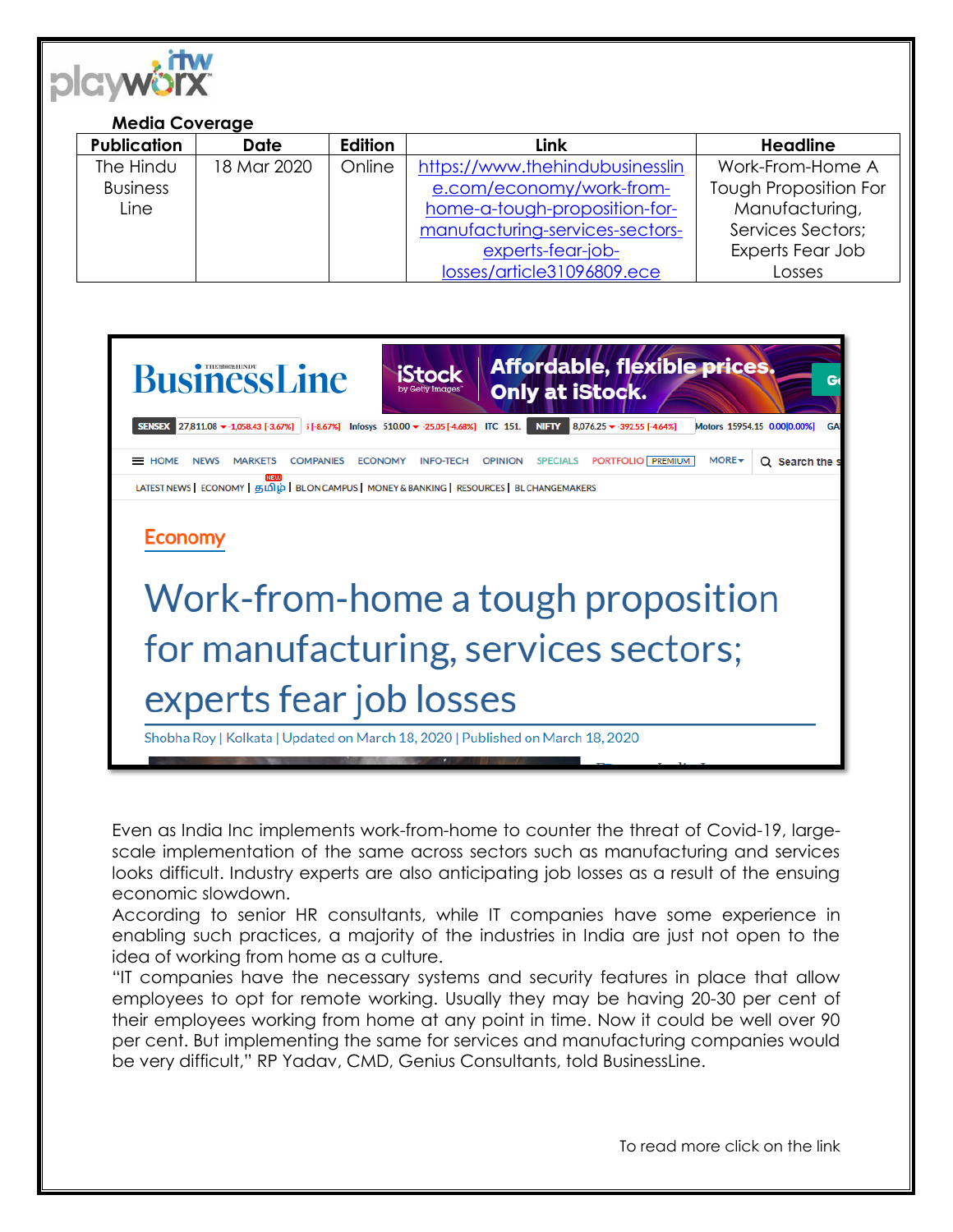

## **Media Coverage**

| Publication | Date        | Edition | Link                          | Headline              |
|-------------|-------------|---------|-------------------------------|-----------------------|
| Asia Biz    | 18 Mar 2020 | Online  | http://www.asiabiztoday.com/2 | Gender Balance is     |
| Today       |             |         | 020/03/10/gender-balance-     | <b>Smart Business</b> |
|             |             |         | smart-business/               |                       |



Gender balance is an essential element of an inclusive workplace – and when women rise, men do, too. According to research, when more of these factors are present, women are more likely to thrive and advance but, equally, men are 23% more likely to become a manager and twice as likely to reach the senior-manager level. Indeed, companies make real progress in the workplace when men and women are equal. Gender sensitivity and women empowerment is one of the most discussed topics globally. As per the finding of a McKinsey Global Institute report, by 2025 a \$12 trillion could be added to global growth by improving women's equality. A country like India could add \$700 billion to its GDP by boosting participation of women labour force by 10 percent. With gender equality and providing opportunities to women will help both

To read more click on the link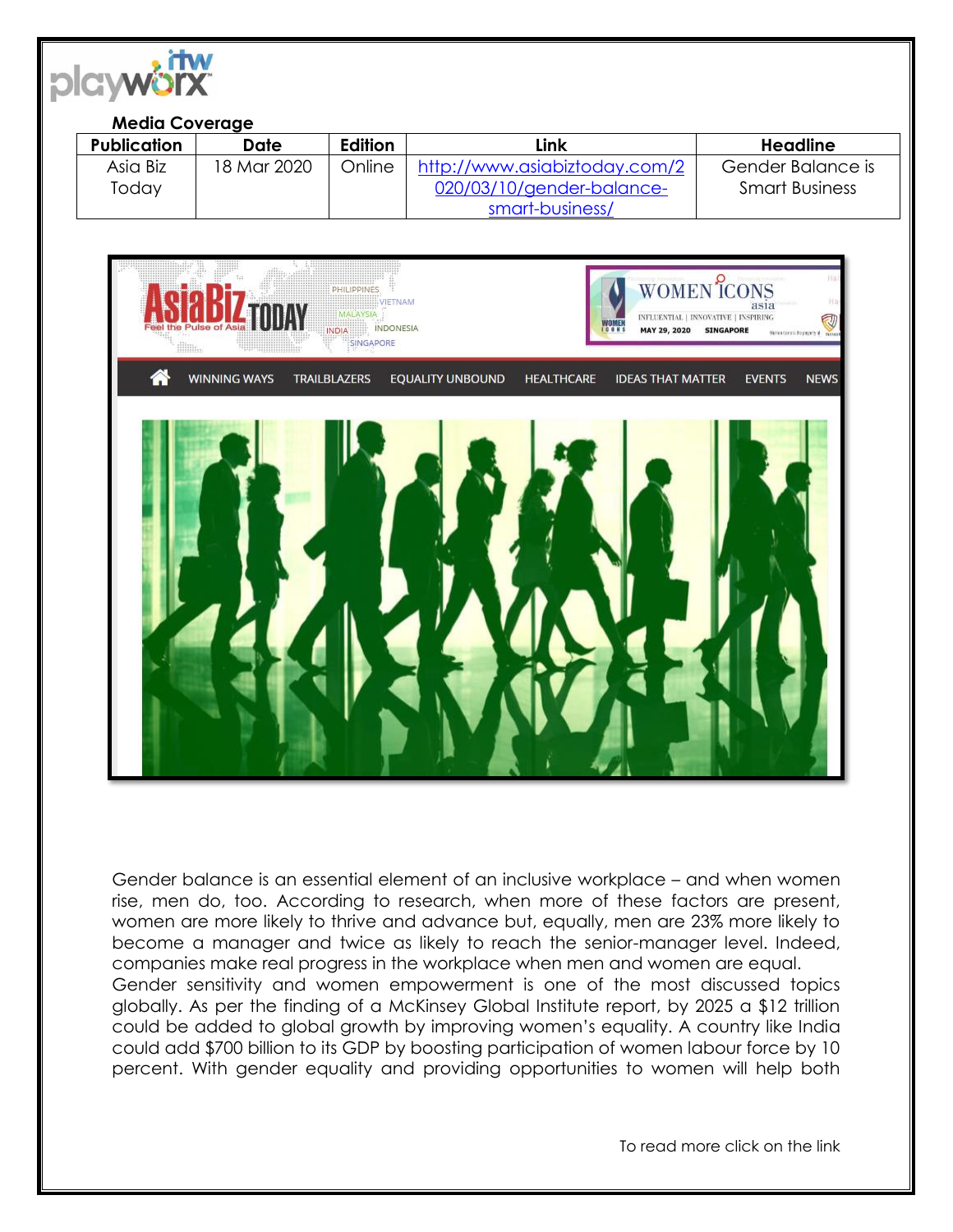

advanced and developing nations to achieve their economic goals and societal developments.

Diversity of thinking makes for better teams. That's now an established fact, in addition to being common sense. Diverse teams by definition mean more diverse ways of thinking, producing more options for decision makers to consider. Having more varied team members to choose from increases a team leader's chances of assembling the best team as a whole, balancing, for example, approaches that are analytical, experimental, practical or relational.

As public discourse around International Women's Day reached a feverish pitch, Equality Unbound at AsiaBizToday reached out to a section of HR & Diversity heads to get views on what their respective companies are doing. Below are some of the comments that we received.

Salika Suksuwan, Director, Human Capital, PricewaterhouseCoopers (PwC), Malaysia

I believe men and women have equal opportunities to excel in my organisation, but more women than men opt out from progressing to senior roles. This is typically influenced by the expectations from their family (and themselves) to spend more time at home. My advice is to have conversations with your family before opting out and consider an equal partnership with your spouse at work and at home.

At PwC, we allow for flexibility in our ways of working and we have introduced more family-friendly practices. We have recently extended paid paternity leave to 30 days to encourage men to be more involved in taking care of their newborn.

Whist we continue to enhance workplace policies and practices, there needs to be a change in mindsets and behaviour in our wider society to see women and men as equals in the corporate world.

Monila Kothari, President, APAC Flavours, Givaudan, Singapore

Givaudan's purpose provides a strong and unified reason for why we do what we do as a company, reaffirming what we stand for at every level of our business. One of the tenets of our purpose is focused on our People. We want to be a balanced and inclusive company for our employees. We have defined a set of goals to ensure that we do what we say we will do. For example, on inclusivity and diversity, we want 50% of our senior leaders to be women before 2030. We also have in place a number of initiatives that will help us meet our goal, like our "Better Balance" initiative.

Better Balance is the term we use to describe our approach to enrich our organisation's talent mix to better reflect the customers we serve, the changing consumer landscape, and to drive innovation. Ensuring we have a diverse organization is essential to meet our business goals, and to create an inclusive culture. Better Balance for example, allows our female employees to balance their life between work and taking care of their family. Better Balance also offers flexibility to our employees who are new mothers and who are coming back into the workforce after a short break.

Additionally, we have in place tools for our leaders to ensure that our talent processes are inclusive and remove or minimize our unconscious biases ensuring that all women in the organisation have the same career opportunities as their male counterparts.

I would like to encourage all women to challenge themselves consistently. When new opportunities are available, be it a stretch assignment or a job posting overseas, always rise to the occasion, step out of the comfort zone and accept the challenge. A lot of times, we are quick to offer reasons as to why these opportunities won't work and spend little time addressing them to make them work. I have seen many instances

To read more click on the link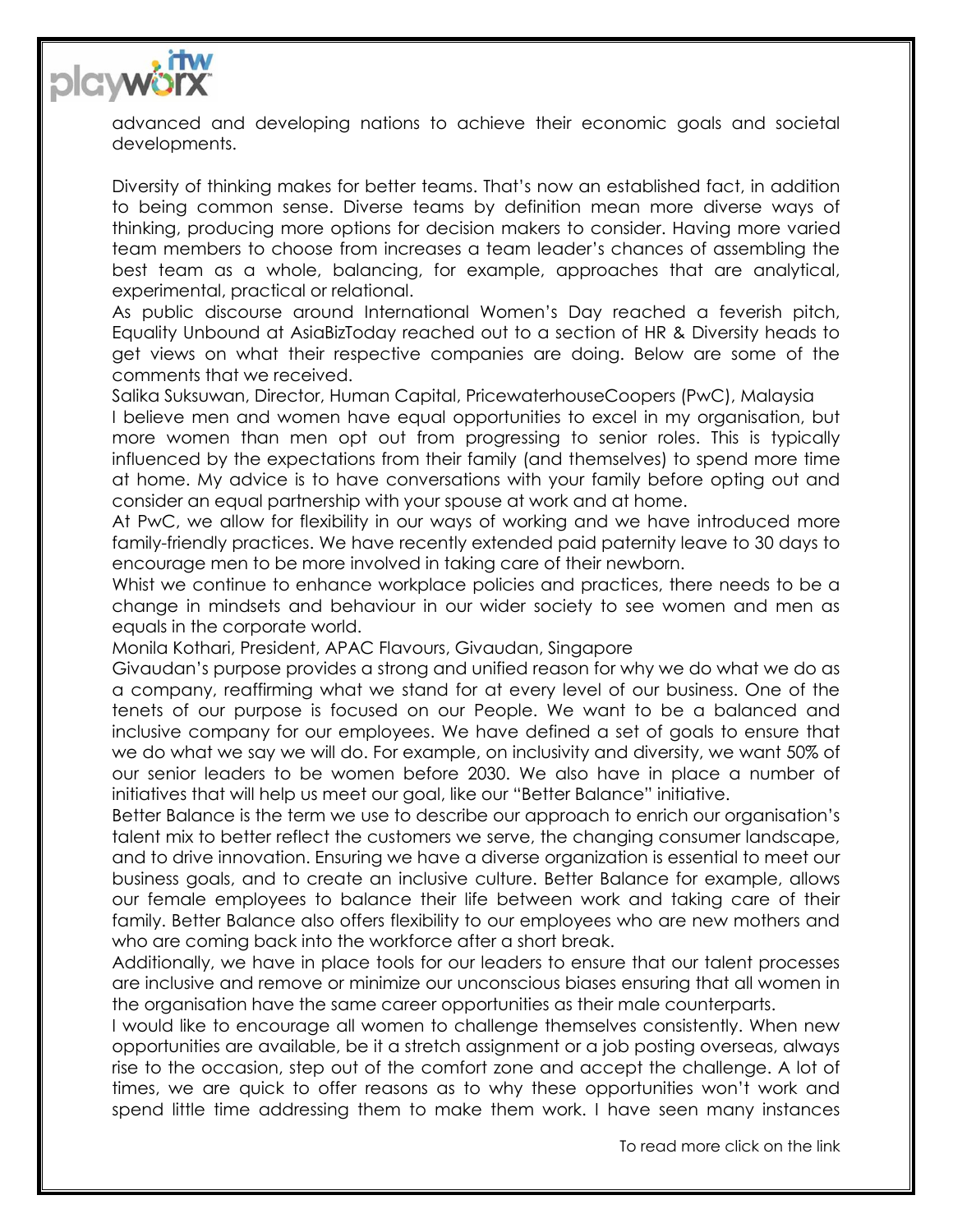

where female employees have been successful when they push boundaries and grow with these opportunities. If you have a family, bring your family along for the ride and watch them grow with you on the journey.

R P Yadav, Chairman & Managing Director, Genius Consultants Ltd, India I believe that power of parity would help to create a balanced workforce. The strengths and styles each gender bring to the role are different. Practicing equal opportunities will help to broaden our horizon to inspiring conversations, professional developments, cultural change and create a healthy & supporting workplace for all employees. An inclusive working opportunity would bring in various perspectives and ideas to boardroom conversations as our clients are from diverse background and we should be reflecting that.

Looking beyond employee benefits, there's a lot Genius Consultants Limited does to support women at work. Well, it should be practiced by other organizations through their actions and decisions, company heads can set the tone at the top. It's time for the organisations to think beyond sharing equal benefits and providing a supporting working environment for women employees.

Tina Vinod, Head – Diversity & Inclusion, ThoughtWorks, India

Gender Equity & Equal Opportunity is what we strive for as a community in ThoughtWorks. Gender Inclusion has always been a key business prerogative as well. We believe that no matter who you are or how you identify, you deserve respect, empathy and equal opportunity to succeed.

Empowering Women's success is critical for us and VAPASI is one such initiative. The free technical training program is designed to enable experienced women technologists who are currently on a career break to re-enter the world of tech. The program is inline with our efforts to drive real change.

The program aims to elevate conversations around inclusivity, equal opportunity and leveling the playing field, encouraging more women to come back to work after a break. We believe our role in creating positive social change extends beyond our organization and hence work with various other companies and partners to meet our commitment to build gender equity in across.

The gender gap in our workplaces is a reality and holistic leadership development programmes, exclusive policies and comeback initiatives for women who've taken a break are critical, in addition to building safe bias-free, inclusive workplace. Unfortunately, the systemic patriarchy and unconscious bias in our culture continues to seep into the workforce creating toxic workplaces for women. Having 100% leadership commitment, engaging with dissent, building a pool of male allies and questioning age-old bias on a male centric approach to success in the workplace, is important.